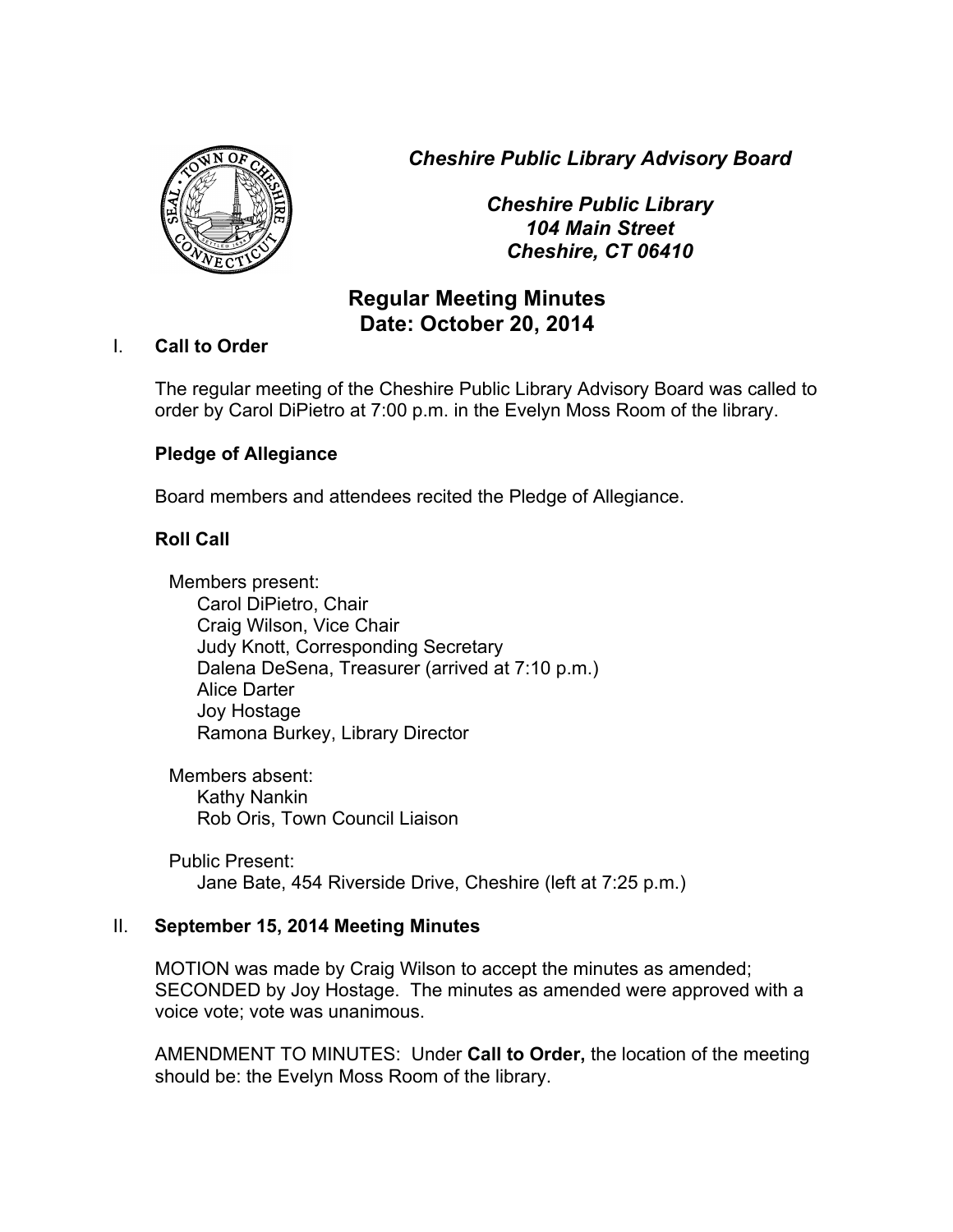#### III. **Treasurer's Report**

Mrs. Burkey reported the Library Board account balance to be \$850.00.

#### IV. **Reports of Committees**

#### 1. School-Library Partnership

 Mrs. DiPietro announced that Sue Hartley will be retiring this month, after 32 years of service at the Cheshire Public Library. Mrs. DiPietro read the following report from Sue Hartley:

First and foremost - I would like to thank all of you for your support over my tenure in Cheshire, Ct. Cheshire is a wonderful town and the people are all very supportive of the library. It has been an honor and privilege to work at the Cheshire Library.

Children's report for October 2014 and beyond

- September 23rd Norton First Grade Visit Noureen Hakim and Sue
- Sept. 27th Eric Nelson 2 workshops on Halloween magic including spiders

October 2014 Children's Series programs

 Mother Goose Family Time and our story times have all been very well attended.

- October 27th Halloween Magic with Rick Rothstein we already have over 70 people registered for this event.
- October 29th Builder's Brigade our Lego program. This is still a very popular program and should increase in popularity in late fall and winter.
- October 30th Halloween Story Time and Costume Parade- We have added another session to accommodate the 60 children who like to come to this event. Nicole makes homemade snacks.
- October 31st Major Anime Event Anime Club Annual Cosplay event always well attended and real fun to view the costumes.
- I will be going to a Mommy and Me Class to inform parents of our resources and let them know about other Town agencies that offer services for children.

The future

- I have hired Edward Leonard for Fun With Rhythms drumming and Silly Song Sing-a-long. He will be here twice in November and 3 times in December. I also have him coming at least once a month from January through March 2015.
- Tracy Brody will also be coming to do Zumba for Kids from November 2014 through March 2015.
- There are also Children's or Family Movies once a month.

Thank you again for all your support. I wish all of you the best.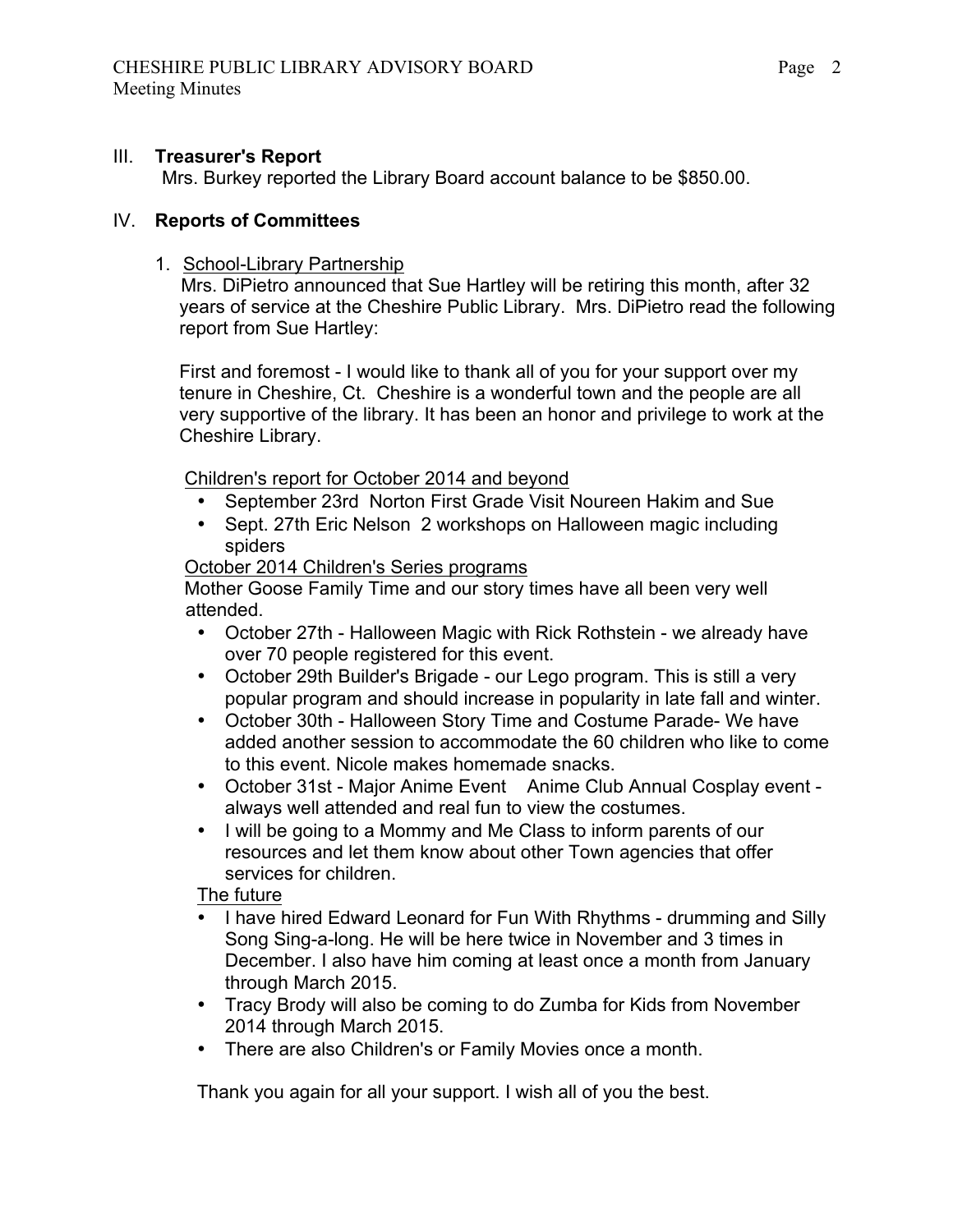2. Funding Resources - Mr. Wilson No report.

#### V. **Communications**

Mrs. DiPietro received numerous emails with the topic generating the most discussion involving evaluation of library directors. Many people recommended looking at the Columbia evaluation, the ACLB (American Conference of Library Boards) evaluation, and Board Source. Mrs. DiPietro commented that the Cheshire Library Advisory Board does not evaluate the Library Director.

Mrs. DiPietro also commented on reports from the Alliance for Aging Resource, on Women and Heart Disease and Medication and Deaths in Children.

Mrs. DiPietro received a copy of a letter from a Library patron (letter was sent to Mrs. Burkey and Mrs. DiPietro was copied).

- The patron reported he had a negative interaction with a staff member. He was visiting the Library to drop off a promotional flyer and make a donation.
- Mrs. Burkey responded that she addressed this matter as a customer service interaction. She spoke with the employee, who tried to call the patron to apology but was unable to reach him several times. The employee then sent a letter of apology to the patron. Mrs. Burkey will also follow up with a phone call or letter to the patron.
- Mr. Wilson asked if this had occurred before with the employee, and if so, what is the next step to take. Mrs. Burkey explained there are progressive disciplinary procedures for both union and non-union employees, and that those are followed with employees as appropriate.
- Mrs. Darter asked how Mrs. Burkey decides if the matter is a customer service issue or a disciplinary matter? Mrs. Burkey first determines if the issue is a training issue – was the employee properly trained and is the employee aware of the expectations of the job and of his/her behavior? She works with the employee and their supervisor. Mrs. Burkey monitors the situation and offers support and training. If the issue is not resolved with training, counseling and follow-up, it becomes a disciplinary issue.

Mrs. Hostage reported the following news items:

- In the 9/18/2014 Cheshire Herald, the Cheshire Public Library was recognized as the recipient of the Cheshire Garden Club's "Beauty Spot of the Month" award in September.
- The Hartford Courant promoted the 9/20/14 showing of the movie "Ernest and Celestine" about a bear and a mouse, in their www.ctnow.com section.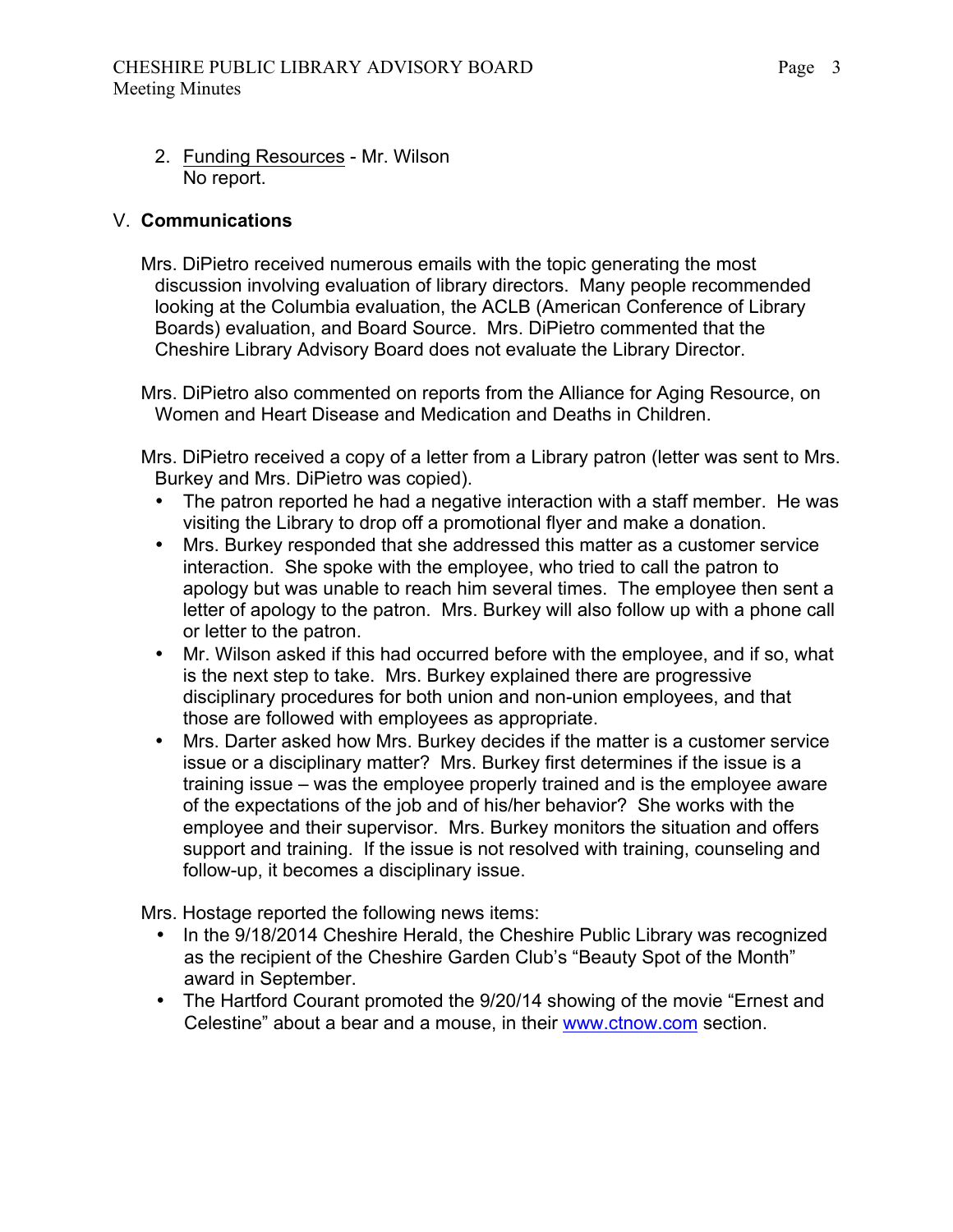Mr. Wilson shared the following news items/articles in the Wall Street Journal:

- "When It Comes to E-Books, Your Local Library is Winning" by Geoffrey A. Fowler
- "The Local Public Library Tops Amazon (for Now)" 8/13/2014
- "Check out this library: It has robots" by Loretta Waldman The Westport Library now has robots.
- "High cost of library repairs" by Jennifer Maloney regarding the capital needs of public libraries in the greater New York City area. Mrs. DiPietro commented on a feature on "60 Minutes" last night, about the state of monuments in disrepair in Italy. The fashion industry is stepping up to pay for the restoration of these monuments.

PUBLIC COMMENT: Mrs. Jane Bate of 454 Riverside Drive in Cheshire shared her concerns about materials that are available in libraries about Islam. Mrs. Bate has tried to donate other books and DVDs pertaining to a particular view on Islam to the Cheshire Library in the past. Mrs. Burkey stated that she will look into this matter to ensure that the library's collection is balanced. Mr. Wilson thanked Mrs. Bate for sharing her concerns. The Library Board will discuss those concerns.

### VI. **Report of the Chair –** Carol DiPietro, Chair

- Mrs. DiPietro reminded the Board that Sue Hartley, Head of Children's Services, is retiring at the end of October and Cindy Tencza, also in Children's Services, is retiring at the end of December. There will be a public reception for both ladies on Monday, November  $17<sup>th</sup>$  between 3:00 p.m. – 6:00 p.m.
- Mrs. DiPietro announced the Friends' Book Sale this week from Thursday Saturday, with a Wednesday evening preview for Friends' members. The Friends need volunteers to help with the sale. This is one of their major fundraisers, which help them sponsor many programs at the Library.

### VII. **Report of the Library Director –** Ramona Burkey

### **Technology**

We will be going live with the Hoopla platform by the end of November. We now subscribe to two new Scholastic products called BookFlix and TrueFlix, which are online fiction and nonfiction resources for elementary-aged children. Our Zinio downloadable magazine service has been upgraded, so that readers can now be notified when new issues of their favorite magazines are available for download. We also now have access to Conde Nast magazine titles and will be looking into purchasing several popular titles. The new photo copiers are active; patrons can now pay with credit and debit cards. They can also print directly from USB sticks at the copier. As reported last month, they now have a public facsimile machine, which is being heavily used. They also have a colored copier available for patrons, which can print colored copies of various sizes. **Programs and Services**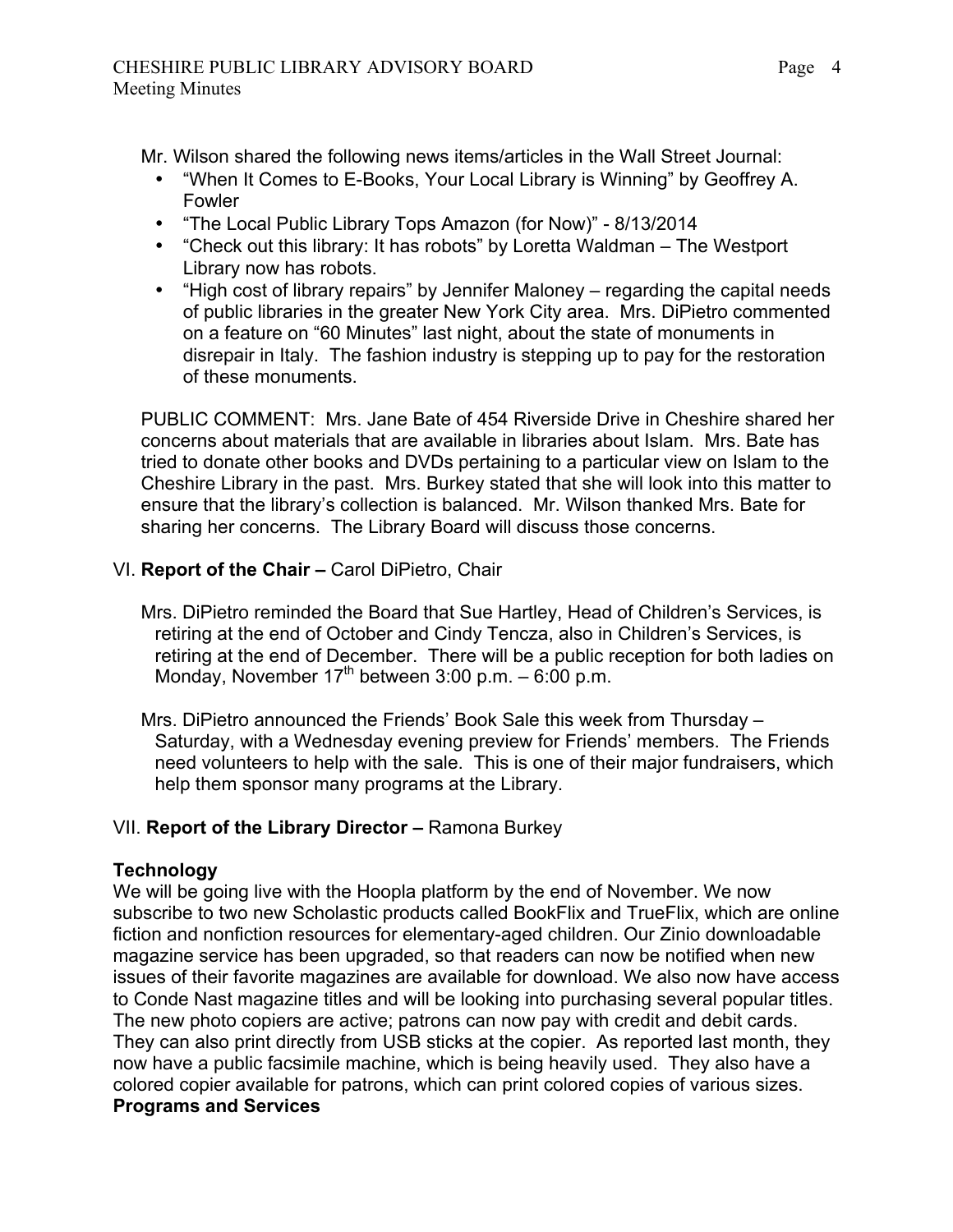Circulation in September totaled 32,476 items. This is three percent lower than September 2013, but on par with circulation at other libraries.

*Upcoming events (more programs, info and registration at cheshirelibrary.org):*

- The Friends of the Library's Semi-Annual Book Sale will be held from **Thursday, October 23 through Saturday, October 25** (preview night is **Wednesday, October 22** for Friends members only; memberships can be purchased at the door).
- Halloween Magic, with Rick Rothstein: -- Monday 10/27 at 6:30 p.m.
- Movie Matinee: "Here Comes Mr. Jordan" Tuesday 10/28 at 1:00 p.m.
- "iPad  $101" Tuesday 10/28$  at  $7:00$  p.m.
- Cheshire Magic: The Gathering Club Tuesday 10/28 at 7:00 p.m.
- "Before the Auto: Transportation in Cheshire During the 19th Century" Wednesday 10/29 at 7:00 p.m.
- Halloween Storytimes and Costume Parades Thursday 10/30 at 4:00 p.m. and 6:00 p.m. (up to age 8)
- Anime Club Halloween Cosplay Extravaganza Friday 10/31 at 3:00 p.m. (grades 6-12)
- "Ghostly Photographs" Monday 11/3 at 7:00 p.m.
- "Rescue of the Bounty: Disaster and Survival in Superstorm Sandy" Thursday 11/6 at 7:00 p.m.
- Cheshire Cats Classics Club: Jules Verne's Around the World in Eighty Days Monday 11/10 at 7:00 p.m.
- "The Power Within, Part 1" with Cindy Mazzaferro Thursday 11/13 at 6:00 p.m.
- Puppetry Demonstration with the Ballard Institute and Museum of Puppetry Saturday 11/15 at 11:00 a.m.

### **Personnel**

After a combined 60+ years of service to the library and the town, both Sue Hartley and Cindy Tencza will be retiring from the Children's Department this year. Sue's last day will be October 31, and Cindy will work through the end of December. Please join us for a drop-in reception in the Mary Baldwin Room on Monday, November 17 between 3:00 p.m. and 6:00 p.m. to say thank-you and goodbye. If you would like to donate towards the gift or bring a food item for the reception, please let Mrs. Burkey know.

### **Financial**

Over the summer, we purchased several pieces of library furniture from funds given in memory of Helen M. and John E. Dickson. We are grateful to the Dicksons' nephew John, and to John's daughters Meredith and Erica, who gave this money to the library in hopes that his aunt and uncle's love of the Cheshire Public Library would live on for others for many years to come.

### **Buildings and Grounds**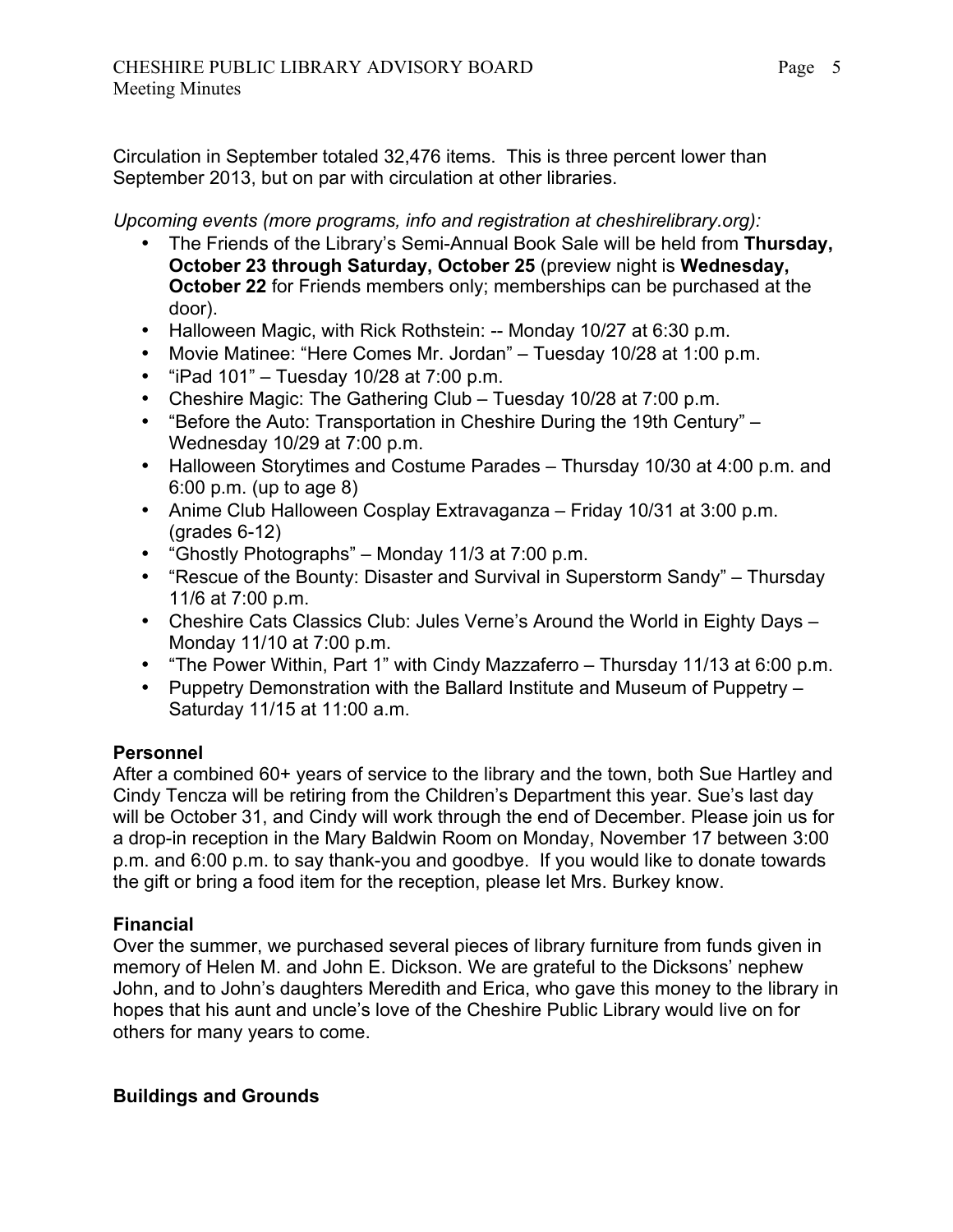We will be closed on Tuesday, November 11 for Veterans Day. I would like to recognize the Cheshire Lions Club, who purchased and donated a brand-new Optelec magnifying machine for use by library patrons last week. Our 20 year old machine had broken down many times and gotten to the point where it couldn't be repaired. Many low-vision patrons will now be able to enjoy their reading experience at the library because of the generosity of the Lions Club. The Optelec machine is located in the Reference area.

### **Policies and Planning**

I will be going to the Personnel Committee of the Town Council later this year to ask to restructure some staff positions in light of the vacancies left by Sue Hartley, Cindy Tencza and Robin Aitro (retired July 1, 2014).

### **Other**

### IX. **Unfinished Business** - **Review of By-Laws of the Cheshire Public Library Advisory Board**

The Library Advisory Board members reviewed the current by-laws and discussed any questions or concerns they had. The following revisions/questions were proposed:

- PAGE 1, COMPOSITION B: Members questioned who the town manager's designee was, and if that person was the library director. Mrs. Burkey will check with the town manager's office.
- PAGE 2, DUTIES C: *The library director shall annually prepare and submit to the library board and subsequently to the town council and other appropriate officials of the town, a written report of the library's activities and recommendations for improving facilities, services and programs.*
- PAGE 2, DUTIES OF OFFICERS PRESIDENT: a) *Prepare the agenda for all meetings of the library board, which includes the order and conduct of business.* THEN adjust the lettered list accordingly by one letter.
- PAGE 3, DUTIES OF OFFICERS SECRETARY: Separately list the secretaries' duties between the Recording Secretary and the Corresponding Secretary.

The Library Board members are asked to review the proposed changes to the by-laws before the next meeting, when the revised by-laws will be voted on.

### X. **New Business**

At the next meeting, Mrs. Burkey would like to do a review of the budget process, including how it works, how the budget is developed, and steps of approval. She will also email the Board members the Library Board's current strategic plan for review of action plan items. Lastly Mrs. Burkey will present her annual report at the next meeting.